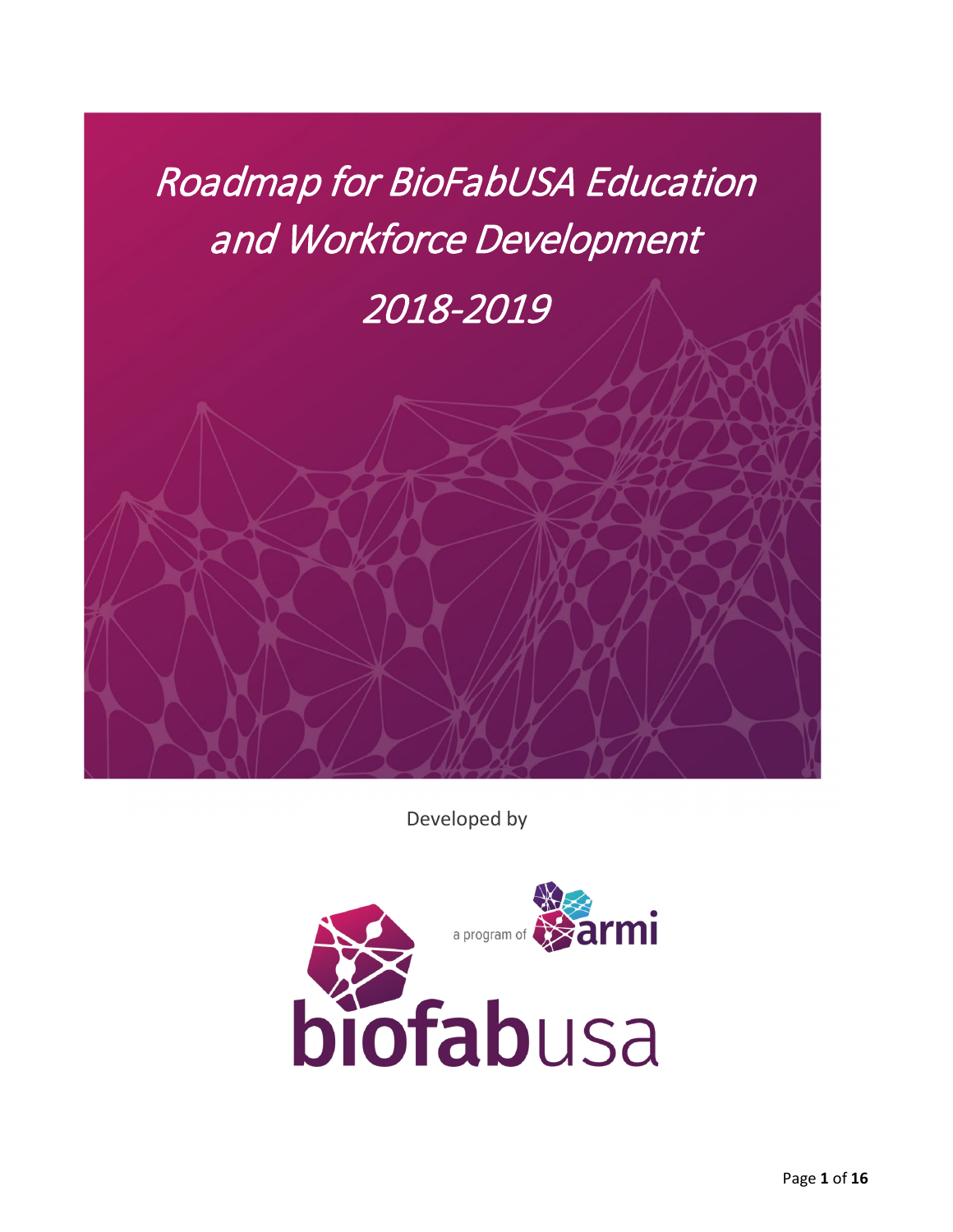## **Contents**

 $\sqrt{2}$ 

 $\sim$   $\sim$   $\sim$   $\sim$   $\sim$   $\sim$ 

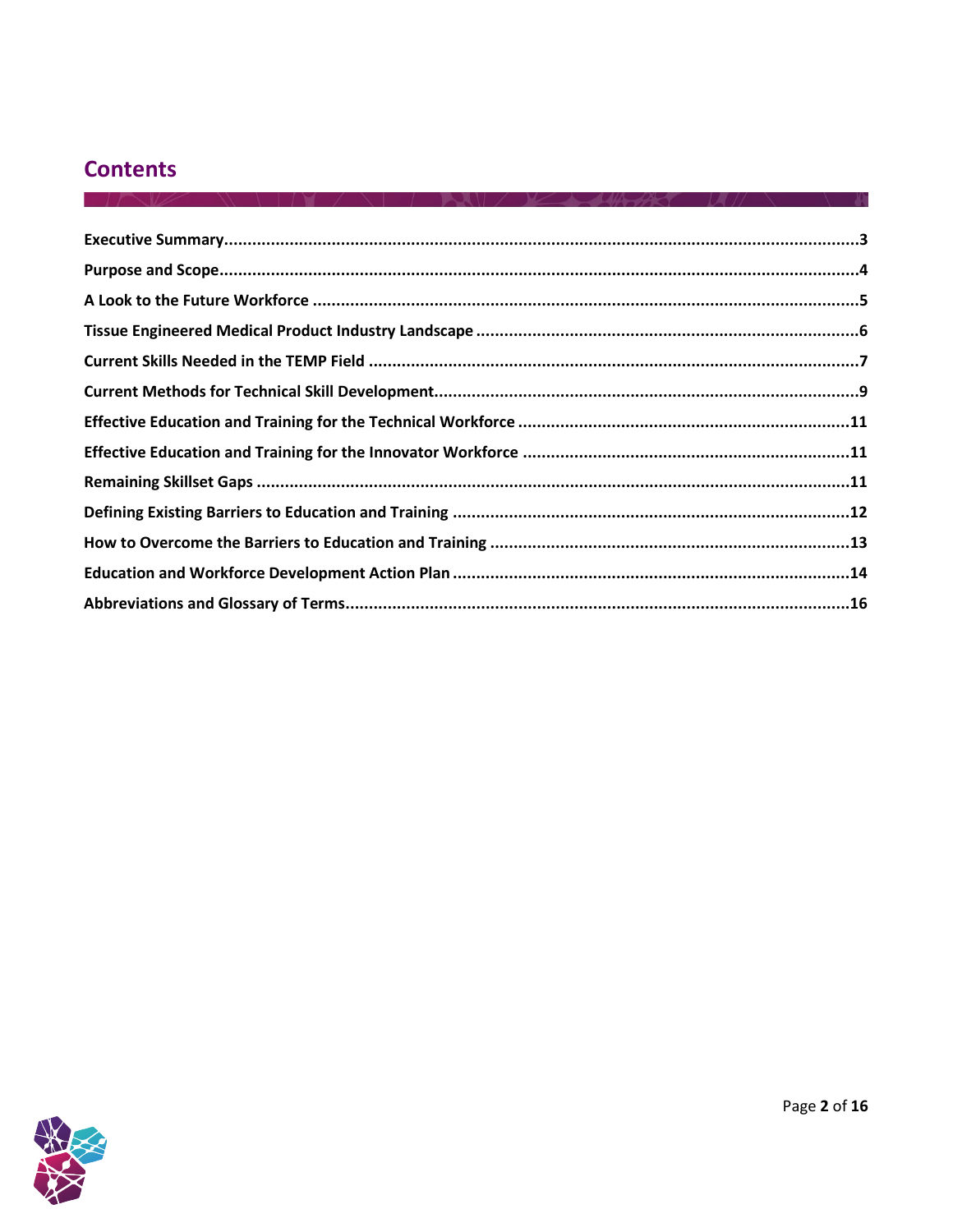## <span id="page-2-0"></span>**Executive Summary**

The goal of the BioFabUSA program is to enable the scalable, consistent, and cost-effective manufacturing of tissue engineered medical products (TEMPs) by:

- Removing existing hurdles to reproducible tissue biomanufacturing.
- Producing modular and scalable GMP-compliant manufacturing processes and integrated technologies.
- Developing and standardizing manufacturing practices across the field.
- Closing the skills gap in tissue and organ manufacturing through accessible training opportunities from "K to gray", and disseminating knowledge and technologies to enable continued innovation.

Essential targets for Education and Workforce Development efforts by ARMI | BioFabUSA:

- Post-high school learners in community college, veterans, certification-seekers, returnees to the workforce, current technical staff, biotechnical laboratory employees outside of traditional four-year colleges, and non-engineers in the TEMP field
- Science and engineering bachelor's degree recipients requiring interdisciplinary training and experience
- Early STEM learners aspiring to careers in TEMP manufacturing
- Continuing education for industry and academia in regulatory pathways for TEMPs

The following activities have been identified as short-term priorities for the industry:

- Generate broad awareness of and interest in tissue engineering to lay a foundation for future workforce growth:
	- $\circ$  Establish a central resource for K-12 instructional materials and provide mechanisms for students and teachers to experience biofabrication activities
	- o Align current educational frameworks (e.g., Next Generation Science Standards (NGSS), Common Core, and Career and Technical Education (CTE)) with biofabrication skills
	- o Engage younger student audiences in exploring biofabrication careers
	- $\circ$  Engage undergraduate and graduate audiences in exploring biofabrication careers
- Align biofabrication position requirements and skills while developing education, training, and certifications across the industry to allow for less specialized and more widely accessible support for the biofabrication workforce:
	- $\circ$  Collect information on education, training, and careers in tissue engineered medical products
	- $\circ$  Align biofabrication jobs with relevant skills and educational and training assets within BioFabUSA by refining the competency pyramid annually
	- $\circ$  Support online and hybrid learning to address technical knowledge gaps in order to reach learners across the country
	- $\circ$  Provide opportunities for educational and industry members to collaborate in developing and enhancing curricula for biofabrication needs
	- o Assess the impact of stackable credentials, certificates, and badges at the various job levels within the industry
	- $\circ$  Establish regulatory, standards, and legal training curriculum needs at all levels and positions

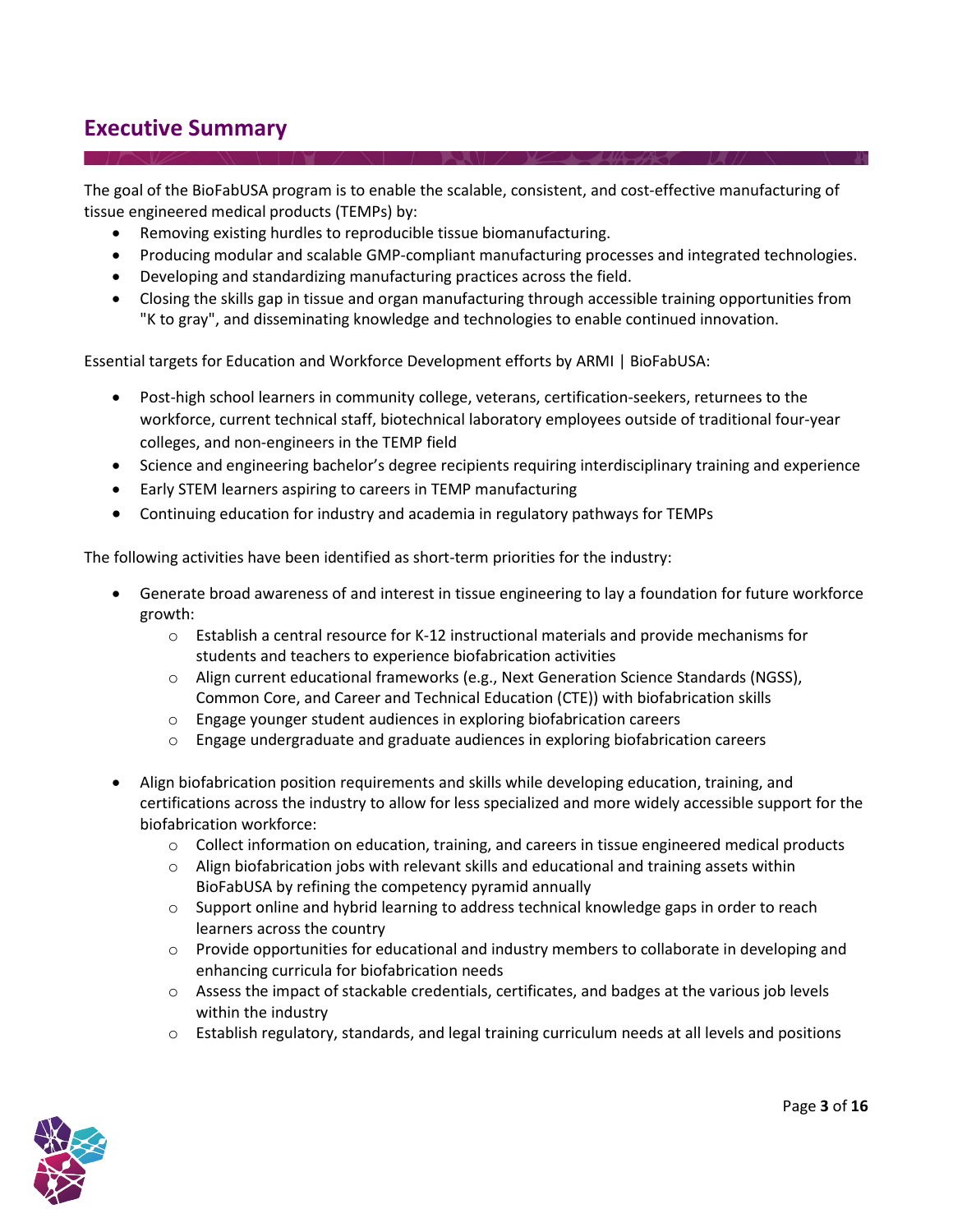### <span id="page-3-0"></span>**Purpose and Scope**

Over the last several decades, there has been significant scientific progress in the field of tissue engineering. However, only a very small percentage of this progress has translated into marketed tissue engineered medical products (TEMPs). The lack of commercially available TEMPs is largely attributed to the challenges of manufacturing therapies consistently, cost-effectively, and at scale. The Advanced Regenerative Manufacturing Institute (ARMI), an industry-led public private partnership, was created to address these challenges through the Department of Defense (DoD)-funded BioFabUSA program. The institute has created a collaborative community that includes TEMP developers and manufacturing solution suppliers from commercial firms and academia, who conduct interdisciplinary, advanced manufacturing research and development (R&D). This R&D activity aims to develop common, modular manufacturing platforms and associated processes, standards, and know-how to derisk and lower the cost of developing and executing robust manufacturing for any TEMP.



**To accomplish this mission, BioFabUSA is focused on the following goals aimed toward achieving scalable, consistent, cost-effective manufacturing of Tissue Engineered Medical Products:**

- \* Remove existing hurdles to reproducible TEMP biomanufacturing
- Produce modular and scalable good manufacturing practice (GMP)-compliant manufacturing processes and integrated technologies
- Develop and standardize manufacturing practices across the field
- $\triangle$  Close the skills gap in tissue and organ manufacturing through accessible training opportunities from "K to gray"
- ❖ Disseminate knowledge and technologies to enable continued innovation

This roadmap describes the information collected from ARMI | BioFabUSA and its members, and details priorities for BioFabUSA's Education and Workforce activities. A separate Technical Roadmap is available through ARMI | BioFabUSA that details the advanced research and development tasks related to the technical goals of the BioFabUSA program, and is the companion document to this.

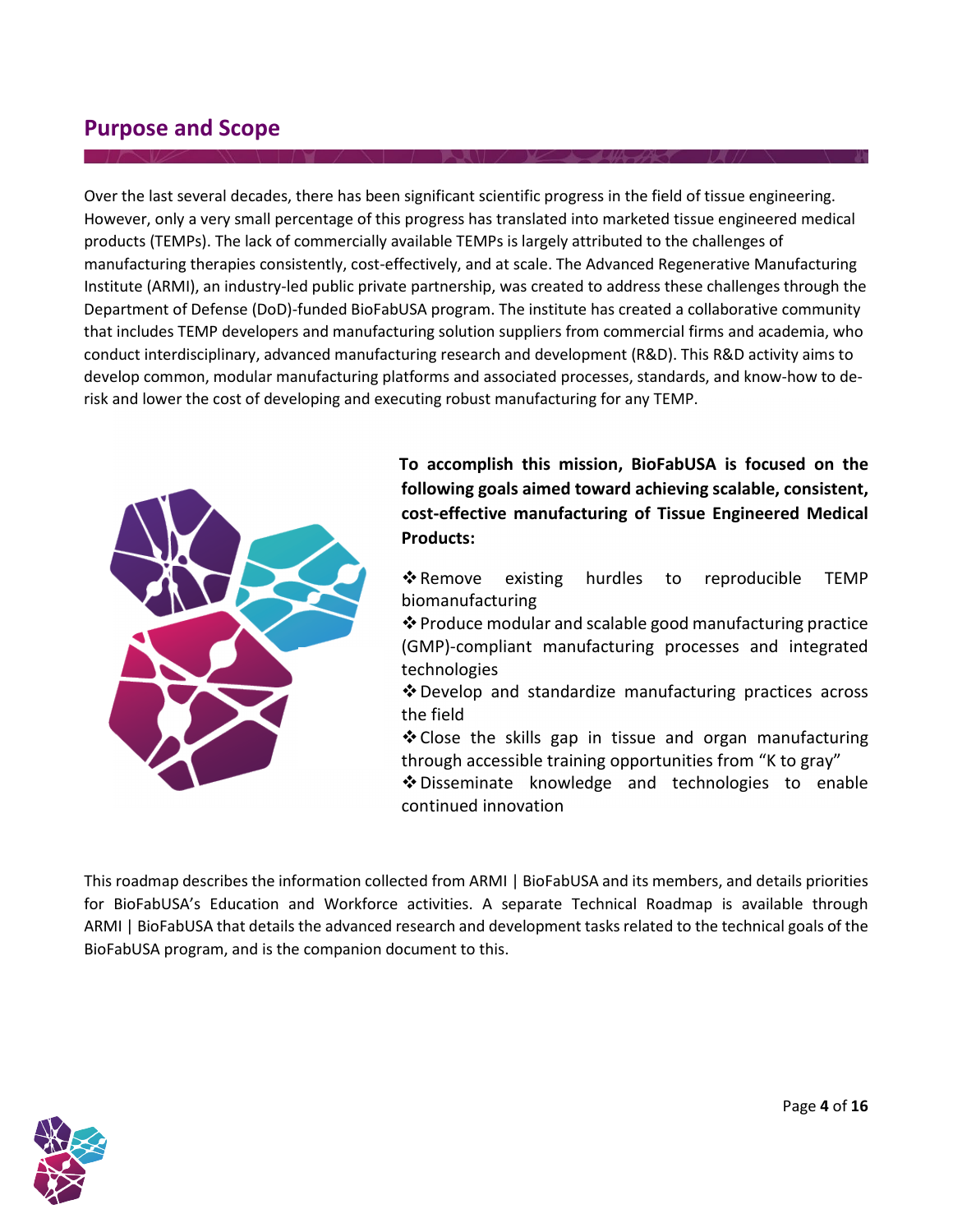## **A Look to the Future Workforce**

The future workforce is comprised of people able to work within a multidisciplinary team of engineers, automation experts, biologists, and technicians to make a difference in the world by reducing the wait times for organ and tissue transplants and by providing medical solutions for those impacted by degenerative diseases and traumatic injuries.

The required skillset for the emerging industry of tissue engineered medical products will evolve as technologies and manufacturing platforms are implemented for product commercialization. The need for innovations by highly trained scientists and engineers will remain, as the field develops new solutions and technologies. With the maturation of manufacturing capabilities, the need for highly skilled technicians will increase.

BioFabUSA has mapped available educational assets to identify gaps in current education and training curricula. The organization seeks to leverage the information to provide career pathway guides and encourage earlylearners to pursue career opportunities in this field. Mechanisms must be in place to allow for career exploration and real-world experience.

The TEMP workforce must draw upon a range of skills that reflect the integrated nature of the industry, where technology advances bridge cell biology, engineering, automation, regulatory science, and data analytics. Each of the "fields" has its own vocabulary, jargon, and definition of terms. A major unmet need is creation of a dictionary or "glossary" that could foster cross-communication. This need does not solely rest in the realm of EWD, but requires the coordinated ecosystem efforts to insure academia and industry communicate effectively.

As technologies and practices evolve and standardize, workforce training must adapt and integrate the necessary skills into education and training at all levels.

BioFabUSA recognized the necessity of engaging stakeholders to develop this roadmap. Input was derived from in-person round table discussions, data from a formal needs-analysis survey, a working pathways summit, and courses intended to improve biofabrication skills. These data were the result of projects funded by ARMI | BioFabUSA in 2017-2018.

BioFabUSA believes that the EWD roadmap helps accomplish the vision of the regenerative medicine/tissue engineering community to improve the health and life of patients.

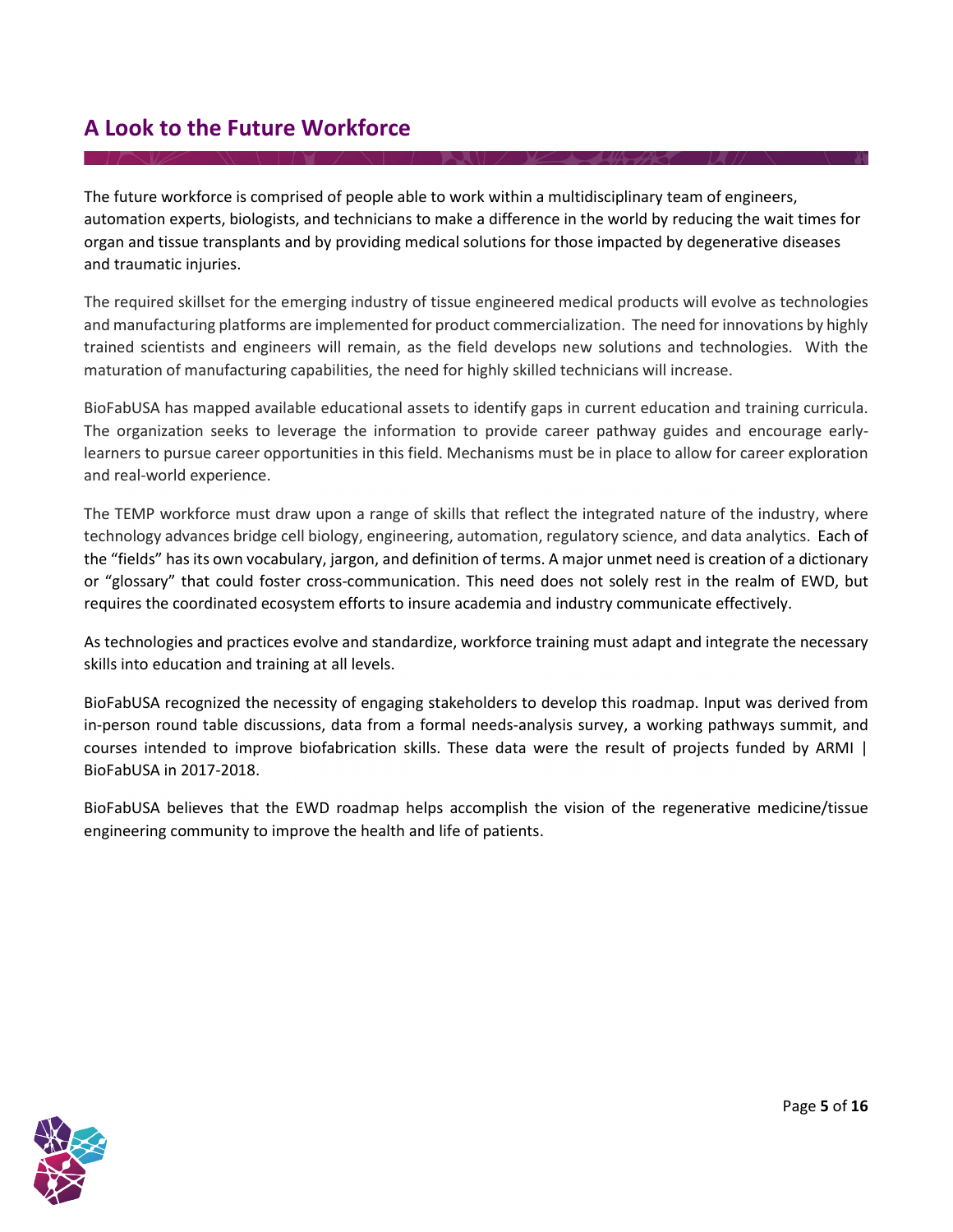## <span id="page-5-0"></span>**Tissue Engineered Medical Product Industry Landscape**

The tissue engineering industry is primed for rapid expansion. With very few products on the market, the potential lies in the many preclinical products and technologies. There are more than 100 companies with engineered tissues in development, and hundreds more engineered tissues are under development in academic settings. These engineered tissues address a wide variety of medical needs, many in soft tissue and cartilage. The development of microvasculature remains a significant hurdle to the production of three dimensional vascularized tissues. An even larger number of companies are focused on adjacent technologies within the supply chain, ranging from cell line development to the cryopreservation of engineered tissues.

Based on research conducted by ARMI | BioFabUSA, the industry has experienced significant growth in recent years. The number of tissue engineering companies nearly doubled from 2005-2015, signifying the proliferation of employment and market opportunities. The increase is a result of advancements made in cell therapy such as 3D culture and reliable cell line development. Advancements in electrospinning, additive manufacturing, and decellularization have resulted in an increase in organizations supplying scaffolds for tissue culture.

While the number of organizations within the TEMP industry is increasing, approximately half of the companies are comprised of 20 employees or fewer. Data from an industry survey by Rutgers/NJ Center for Biomaterials in 2018 indicate that the companies in this industry have open positions and also plan to expand their workforce in the near future.

#### **Conclusion**

There are two principle needs for the future: a trained technical workforce and flexible, multidisciplinary science and engineering innovators.

The skills required for the emerging industry of tissue engineered medical products will evolve as technologies and manufacturing platforms are implemented for product commercialization. Highly trained scientists and engineers will be needed to develop new solutions and technologies. The education of graduate and postdoctoral scientists and engineers is ably handled by existing universities, but enabling improved better communication between companies and academic/training institutions as well as between disciplines, will allow for the development of the multidisciplinary skills required in this industry.

ARMI | BioFabUSA has identified the following workforce groups for TEMPs which are the principal targets for Education and Workforce Development efforts by ARMI | BioFabUSA:

- Post-high school learners in community college, veterans, certification-seekers, returnees to the workforce, current technical staff, biotechnical laboratory employees requiring flexible and innovative learning modalities outside of traditional four-year colleges
- Science and Engineering bachelor's degree recipients requiring interdisciplinary training and experience
- Early STEM learners seeking inspiration and motivation for careers in manufacturing of advanced therapies

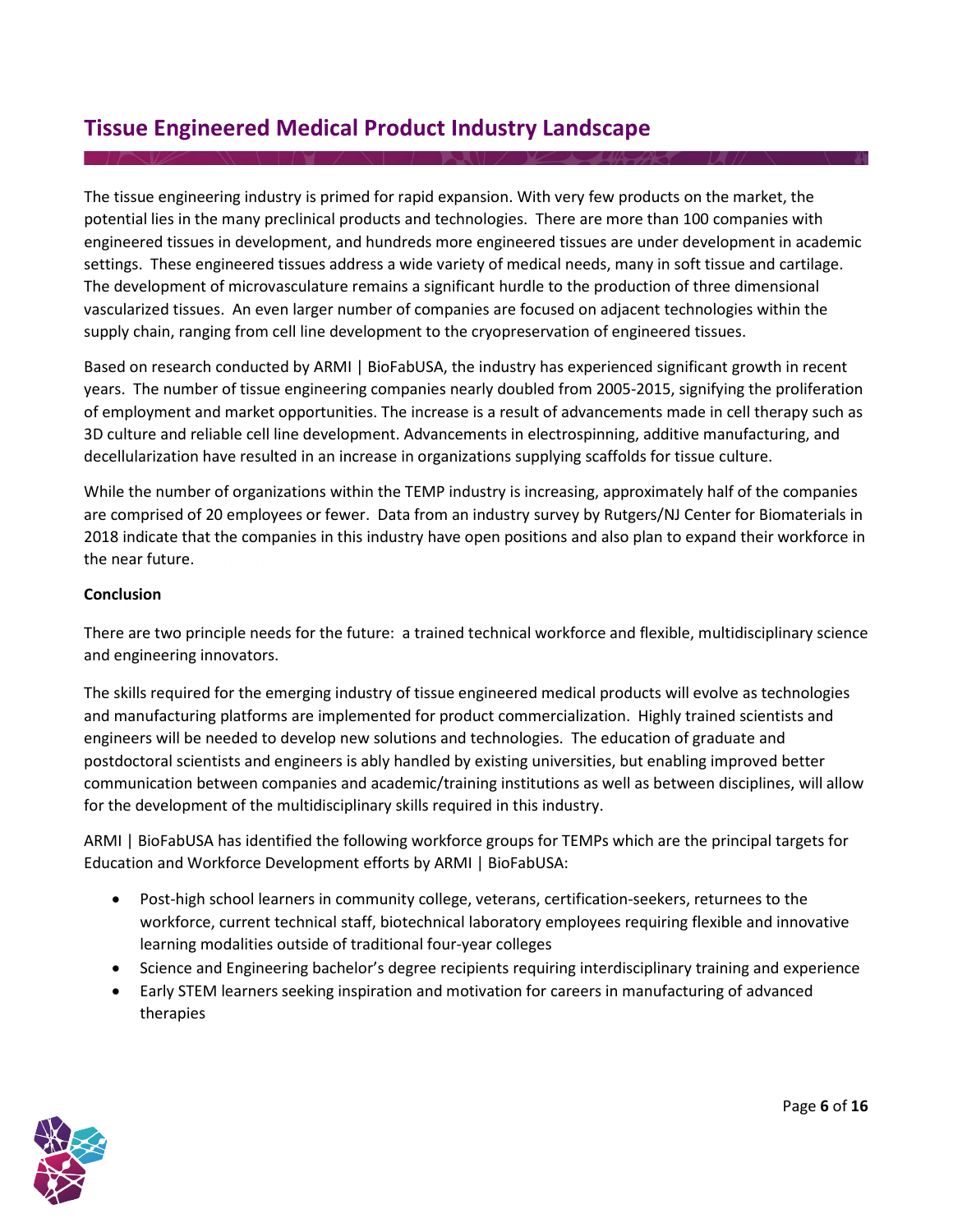## <span id="page-6-0"></span>**Current Skills Needed in the TEMP Field**

The interdisciplinary nature of the field necessitates a wide variety ofskills. The skills identified from roadmapping activities are not specific to a particular job, but rather to the field as a whole. The chart below identifies the most commonly identified skills.

#### **Soft Skills**

Soft skills include oral and written communication, organization, responsibility, integrity, teamwork, collaboration, and timeliness. Being inquisitive and methodical, with a propensity for problem solving are desired workforce traits. The issue of soft skills was repeatedly raised in roadmapping workgroups, and consensus suggested that teachers, instructors, and professors should be mindful to integrate the value of these behaviors in their courses, despite the difficulty of specific training for these skills. These skills were noted repeatedly but are not found on the chart below, as they are common to all industries; this roadmap seeks to address gaps specific to the TEMP fields.

| <b>BIOFABRICATION SKILLS</b>                               | High <sup>1</sup> | <b>Med</b> | Low |
|------------------------------------------------------------|-------------------|------------|-----|
| Aseptic Technique                                          |                   |            |     |
| Regulatory                                                 |                   |            |     |
| Quality Assurance / Quality Control / Validation           |                   |            |     |
| Process Development & Management / Quality by Design (QbD) |                   |            |     |
| Metrology / Standards                                      |                   |            |     |
| Microscopy / Microdissection / Imaging                     |                   |            |     |
| Data Management / Analysis / Statistics                    |                   |            |     |
| Automation / Robotics                                      |                   |            |     |
| Basic Cell Culture / Tissue Culture                        |                   |            |     |
| Engineering                                                |                   |            |     |
| <b>Biomaterials Properties &amp; Fabrication</b>           |                   |            |     |
| cGMP / GLP / SOP / Documentation                           |                   |            |     |
| Biology / Cell Biology / Physiology                        |                   |            |     |

<span id="page-6-1"></span>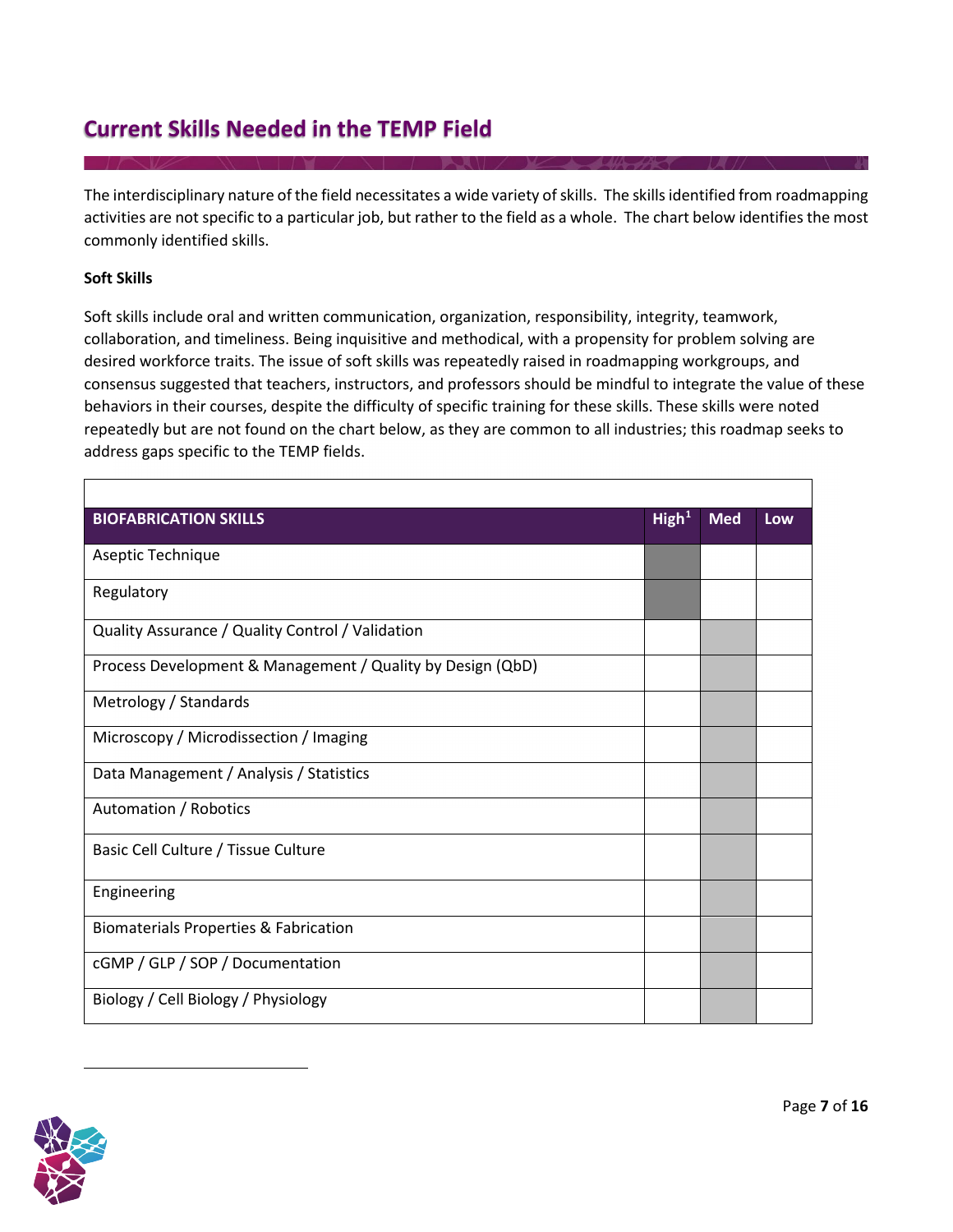| <b>BIOFABRICATION SKILLS</b>            | High <sup>1</sup> | <b>Med</b> | Low |
|-----------------------------------------|-------------------|------------|-----|
| <b>Computer Programing</b>              |                   |            |     |
| Clinical / Preclinical                  |                   |            |     |
| Legal Expertise / Intellectual Property |                   |            |     |
| Histology                               |                   |            |     |
| Animal handling                         |                   |            |     |
| Basic Manufacturing / Supply Chain      |                   |            |     |

<sup>1</sup> Priority of Skill

#### **Aseptic Technique**

Aseptic technique, safety, and lab training are commonly provided in laboratory science courses. Some industry members note that they conduct additional aseptic training at significant cost. Environmental certifications are dependent upon the intended use of the space. Isolation of cells can require training in aseptic technique as well as an understanding of the regulatory context for that requirement. The specific training for Biosafety Level 2 would likely be covered in an aseptic technique module and during cell and tissue culture courses. Specific equipment for cell culture, such as bioreactors and flow cytometers should be operated under aseptic technique for effective use. Respondents questioned whether the level of aseptic technique training provided in cell and tissue courses is sufficient for industry positions. Specific descriptions of the positions and equipment requiring additional training for industry must be more clearly defined. While clean room skills are a current priority, the ARMI | BioFabUSA Technical roadmapping suggests a potential for manufacturing outside of the traditional clean room environment; requirements for training in this area will continue to be evaluated as industry practices mature.

#### **Regulatory Knowledge**

TEMP industry representatives at all levels of workforce participation – from company founders to engineers, product developers, and technicians – all require accurate comprehension of regulatory pathways. Shared regulatory knowledge allows teams to communicate more effectively and to work together to devise solutions. Additionally, stakeholders identified preclinical, clinical, legal, tissue procurement, and informed consent knowledge as a requirement for the next generation of technicians, especially as the manufacturing of tissues becomes a routine aspect of healthcare.

#### **Other Skills Grouped by Relative Apparent Need**

The remainder of the skills are grouped by functional area. Quality Control (QC), Quality Assurance (QA), and validation, (including the need for assay training and molecular biology skills that may be part of those processes) comprise the first group of skills

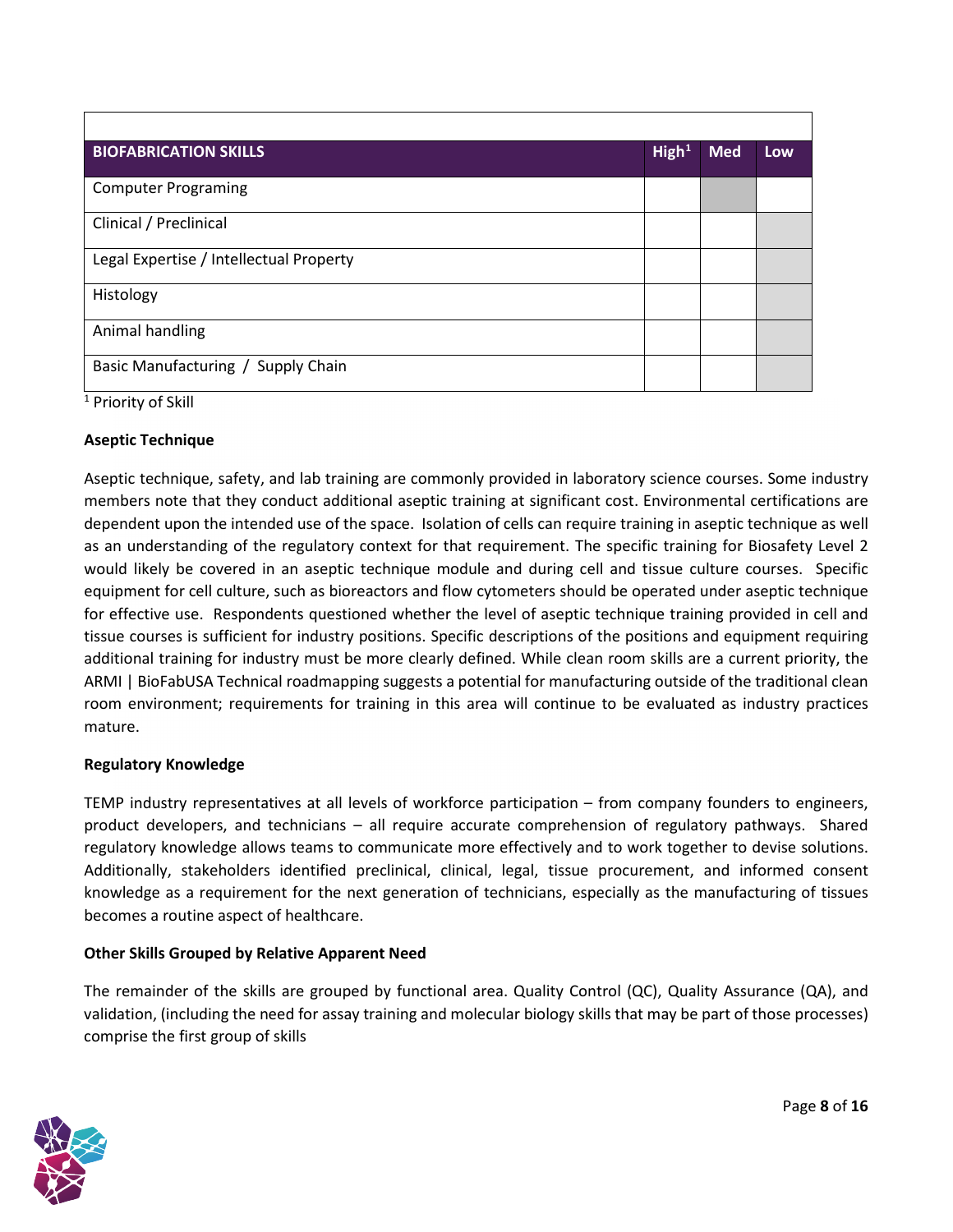Microscopy was grouped with microdissection and imaging, but more information regarding job-specific microscopy training requirements must be explored.

Data management, analysis, and statistics were grouped as skills important for the field, and are understood to be common to many science positions.

In the 2017 and the 2018 Life Science Workforce Trends Report by The Coalition of State Bioscience Institutes (CSBI) [\(http://docs.wixstatic.com/ugd/dd6885\\_ea3d44ce3ef24e228ddc59a45b7f0563.pdf](http://docs.wixstatic.com/ugd/dd6885_ea3d44ce3ef24e228ddc59a45b7f0563.pdf) ), data management and analysis were emphasized as needs. These skill sets are also applicable to automation, robotics, and computer programming, but should be more clearly defined for the TEMP field, where newer technologies increasingly rely on computational skills. It will be important to clarify the skillset required for specific jobs within the industry.

Skills such as process development and management, along with protocol design and optimization, point to an increased need for training in Quality by Design (QbD). The ARMI | BioFabUSA Technical Roadmap emphasizes the importance of QbD principles in manufacturing. Similarly, metrology is an expansive set of skills related to measurement, which includes not only optical measurements but also mechanical, physical, and analytical measurements. In addition to the accurate obtaining and analysis of these measurements, there is also a need to examine how measurements are reflected as product standards for manufacturing.

In the tissue manufacturing field, there is also a need for skills in current Good Manufacturing Practice (cGMP), Good Laboratory Practice (GLP), Standard Operating Procedures (SOP), and proper documentation of those processes. It is imperative that education and training remain up-to-date as both industry and regulatory requirements continue to evolve. The workforce is also benefitted by skills in basic manufacturing principles, project management, and supply chain management.

Additionally, both engineering and biology skills were noted as a general need. Math, chemistry, and physics for engineering, as well as biomaterials, material fabrication, and characterization were identified as important. Expansion of biological skills, including cell biology, physiology and histology, basic cell and tissue culture, and understanding of cell identity and differentiation are also important. The monitoring and testing of cells and tissue will be required, as well as Quality Assurance and Quality Control (QA/QC), and validation assays. Animal handling skills may be required for certain R&D positions, or those supporting preclinical testing of tissueengineered products rather than the manufacturing of human tissue.

The discussion between academia and industry sets the stage for continued collaboration on identification of important skills.

## **Current Methods for Technical Skill Development**

On-the-job training, often one-on-one, is the most common way employees gain the specific skills needed. Both lab-based coursework and internships/apprenticeships greatly contribute to training, offering both hands-on learning and real-world problem solving. Traditional academic and lecture-based courses provide information, but additional application of knowledge is needed. Many academic institutions are incorporating more experiential and project-based learning into their curricula, curriculum development can be further improved

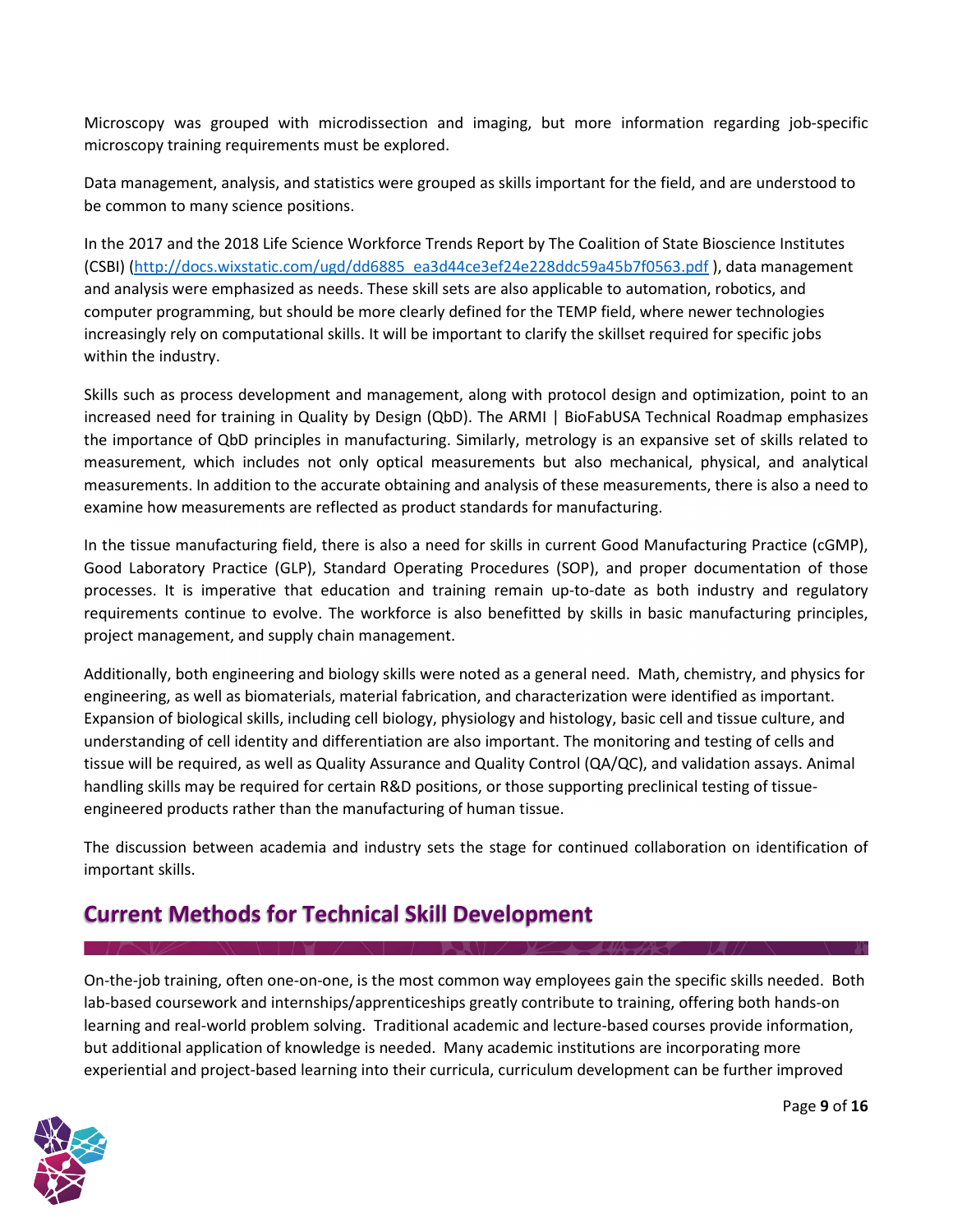through purposeful dialogs, such as advisory boards, meetings, and conferences. While internships and apprenticeships are providing students with exceptional learning experiences, there remains an insufficient number of opportunities. For smaller companies and academia, internships and training can prove to be more of a burden than a benefit due to the resources required for implementation.

| <b>Current Methods for Technical Skill Development</b> | High <sup>2</sup> | <b>Med</b> | Low |
|--------------------------------------------------------|-------------------|------------|-----|
| On-the-job training                                    |                   |            |     |
| Externships / Internships / Apprenticeships            |                   |            |     |
| Small group workshops                                  |                   |            |     |
| Online training                                        |                   |            |     |
| Blended training (online with hands-on component)      |                   |            |     |
| Professional society workshop                          |                   |            |     |
| Postgraduate education                                 |                   |            |     |
| Other                                                  |                   |            |     |

<sup>2</sup>Frequency of type of training

Online training, webinars, and workshops are available from academic and professional societies, offering fieldspecific training in a condensed format, often allowing attendance by individuals currently employed or with an otherwise restricted schedule. Online courses can be taken without the need to attend in person, but do not provide the hands-on component that many feel necessary. Courses which combine the accessibility of online learning with local, hands-on training provide a promising solution. Post-graduate education with a research component provides soft-skills and technical skills training, but an advanced degree may not be necessary for some jobs. Currently, the hiring of advanced-degree graduates for technician level positions is seen as problematic due to high turnover rates for those positions. As the manufacturing platform for TEMPs is developed by industry, the development of national training programs will be critical.

Other mechanisms for skills training are needed. Community colleges play a significant role in training for advanced manufacturing, and facilitate student pathways from Career and Technical Education (CTE), STEM, and Innovation Institute programs at the high school level, often with dual enrollment credit provided. Individualized training, managerial coaching, military veteran training, Manufacturing Extension Partnerships (MEP), career transition training programs, and sabbatical training for academics to work in industry or to start a spin out company play a role in training the future workforce. The preferred nature of training may vary depending on the geographic region.

There is a need for balance between providing curricula on a national scale and the hands-on experience critical to developing industry ready skills.

<span id="page-9-0"></span>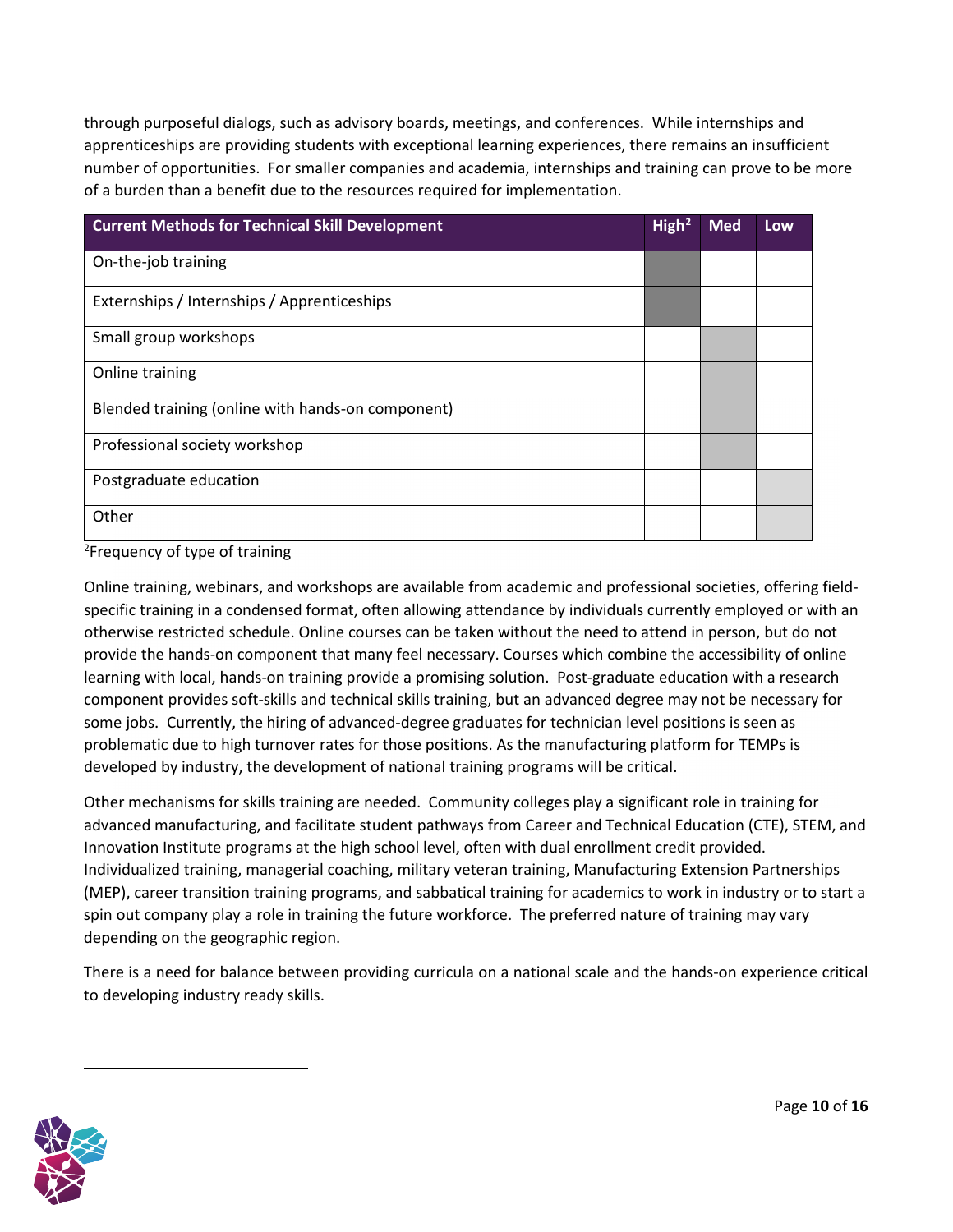## **Effective Education and Training for the Technical Workforce**

Effective education lies ultimately with training and the needs of the individual enrolled. Generally, the most effective education and training for TEMP skills requires both hands-on training and the integration of real-world issues into classroom material. The goal is to communicate the industry-needed skills to creators of educational curricula. Industry input suggests that optimal hands-on training is conducted in small groups or one-on-one, over only a couple of days. The preferred training location, however, was off-site, potentially to reduce the impact to the jobsite from loss of production time. Programs developed for skilled technicians at community colleges, as with other advanced manufacturing training, are likely to be well received by industry.

Other types of training with real-world and hands-on aspects include online and hybrid training, with the potential to incorporate an element of simulation to provide "real" experience without the need to invest in expensive equipment. Additionally, updating virtual training would be easier, faster, and less expensive than its real-world counterpart. Competency-based assessment provides evidence of acquired ability and has significance beyond a list of completed classroom courses. A disconnect exists between what competencies are achieved by a course, as well as what credit can be provided for a course based on competencies achieved outside of a classroom. This is particularly important for those in the workforce that wish to transition into the industry from military service or from other manufacturing industries. Linking competency- and classroombased assessment with credentialing or similar documentation of experience could provide a mechanism to bridge the divide. Medical, clinical, and public health education acknowledge these types of training and experience.

## **Effective Education and Training for the Innovator Workforce**

Postdoctoral and postgraduate academic institutions are providing advanced degree education in diverse areas contributing to the biofabrication field. There are opportunities to facilitate communication between companies and academia in order to ensure students and the workforce attain an appropriately industry-specific skillset needed to continue the use and development of the evolving technology. The integration of applied industry practices and procedures will provide insight to those considering careers in industry as opposed to an academic research pathway. The innovator workforce for tissue engineered medical products, nevertheless, requires a pipeline of highly interdisciplinary employees with hands-on experience and practiced communication skills.

## <span id="page-10-0"></span>**Remaining Skillset Gaps**

Based on the roadmapping activities over years 1 and 2, it is clear that regulatory, standards, legal, and clinical information, as well as scale-up, process optimization, and Quality by Design education, are highly desired industry skills, in addition to cross-disciplinary training for where gaps remain. Once these manufacturing skillset gaps are addressed, academia and other training outlets can begin to bolster the workforce pipeline with candidates well-suited for the unique dynamics of the TEMP industry.

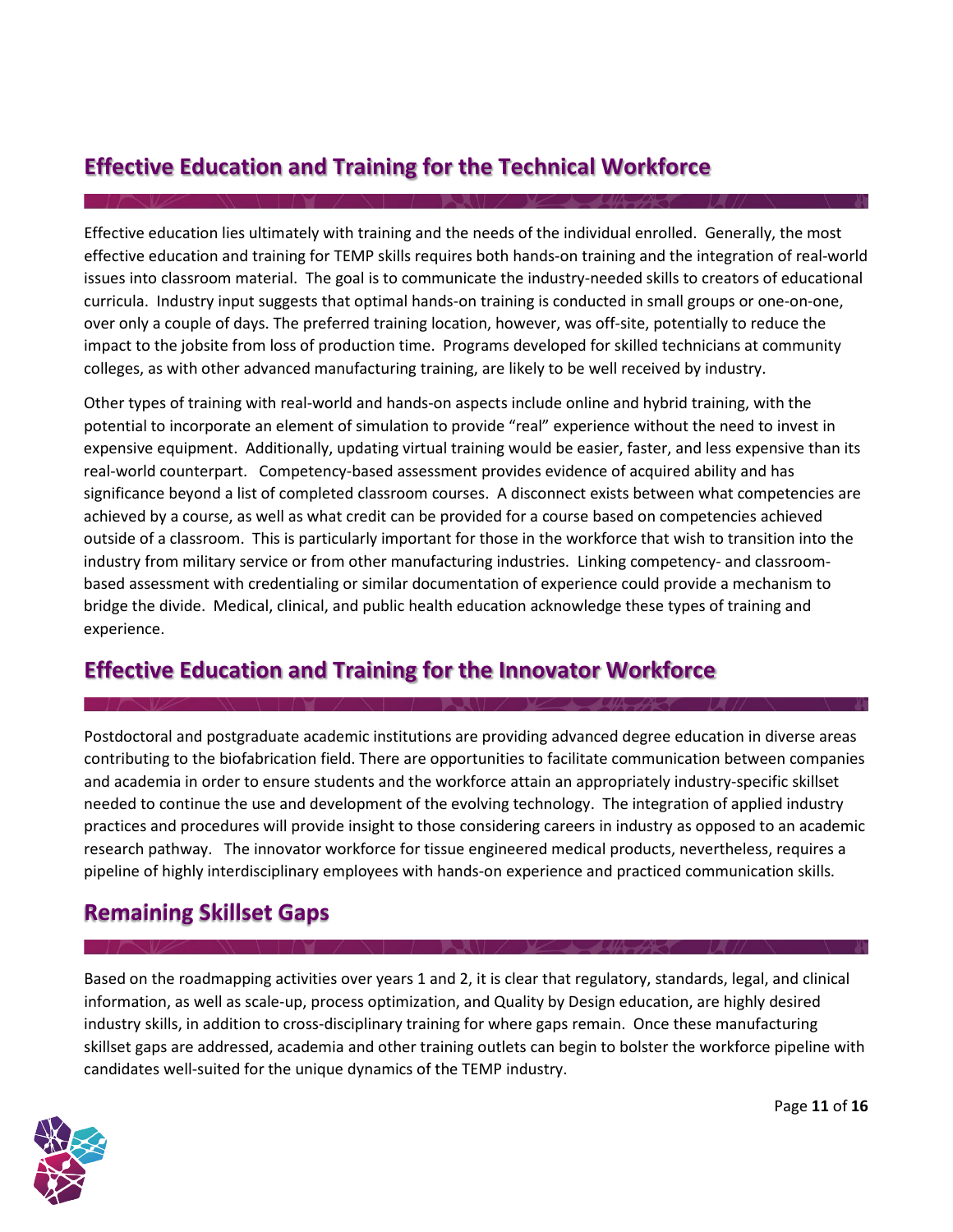| <b>Remaining Skillset Gaps</b>                                     | High <sup>3</sup> | <b>Med</b> | Low |
|--------------------------------------------------------------------|-------------------|------------|-----|
| Regulatory / Standards / Legal / Clinical Information              |                   |            |     |
| Process optimization / Scale-up / Quality by Design (QbD) training |                   |            |     |
| Interdisciplinary skills                                           |                   |            |     |
| <b>Project Management</b>                                          |                   |            |     |
| Data analysis/ Statistics                                          |                   |            |     |
| Other                                                              |                   |            |     |

<sup>3</sup>Level of perceived need for skill

Additional skill gaps were noted with regard to experiential learning, data analysis and statistics, and automation. While mechanisms currently exist to foster these skills, there is an increasing need to improve their accessibility. It is interesting to note the need for skills related to the transition from academic to industry settings, specifically the incorporation of business aspects and goals. Additional study is required to determine which TEMP industry positions would benefit most from these skills, and what level or models of business courses would be most applicable.

## <span id="page-11-0"></span>**Defining Existing Barriers to Education and Training**

The most significant barriers to training lie in the lack of a sufficient workforce pipeline and the need for more academic-industry communication and partnerships. As an emerging industry, there is relatively little information available for the prospective workforce, especially for young students who are making decisions about career pathways as early as middle school or younger. There is also a barrier to accessing veterans who may be looking to transition from active service into a civilian career and for those seeking training to enter the field from a different career pathway. By helping to define resources for those seeking to get more information or to enter the industry, we will be able to increase the available workforce.

Evolving technologies within the biofabrication field pose challenges in establishing educational curricula and certifications, especially with limited industry input and access to updated equipment. Industry internships and apprenticeships provide opportunities to gain valuable experience, but even an increase in opportunities can only remedy some of the issues.

While other concerns were noted (e.g., training costs, awareness of job availability, and the need to emphasize soft skills), it was clear that many of these barriers were linked to the need for communication among

<span id="page-11-1"></span>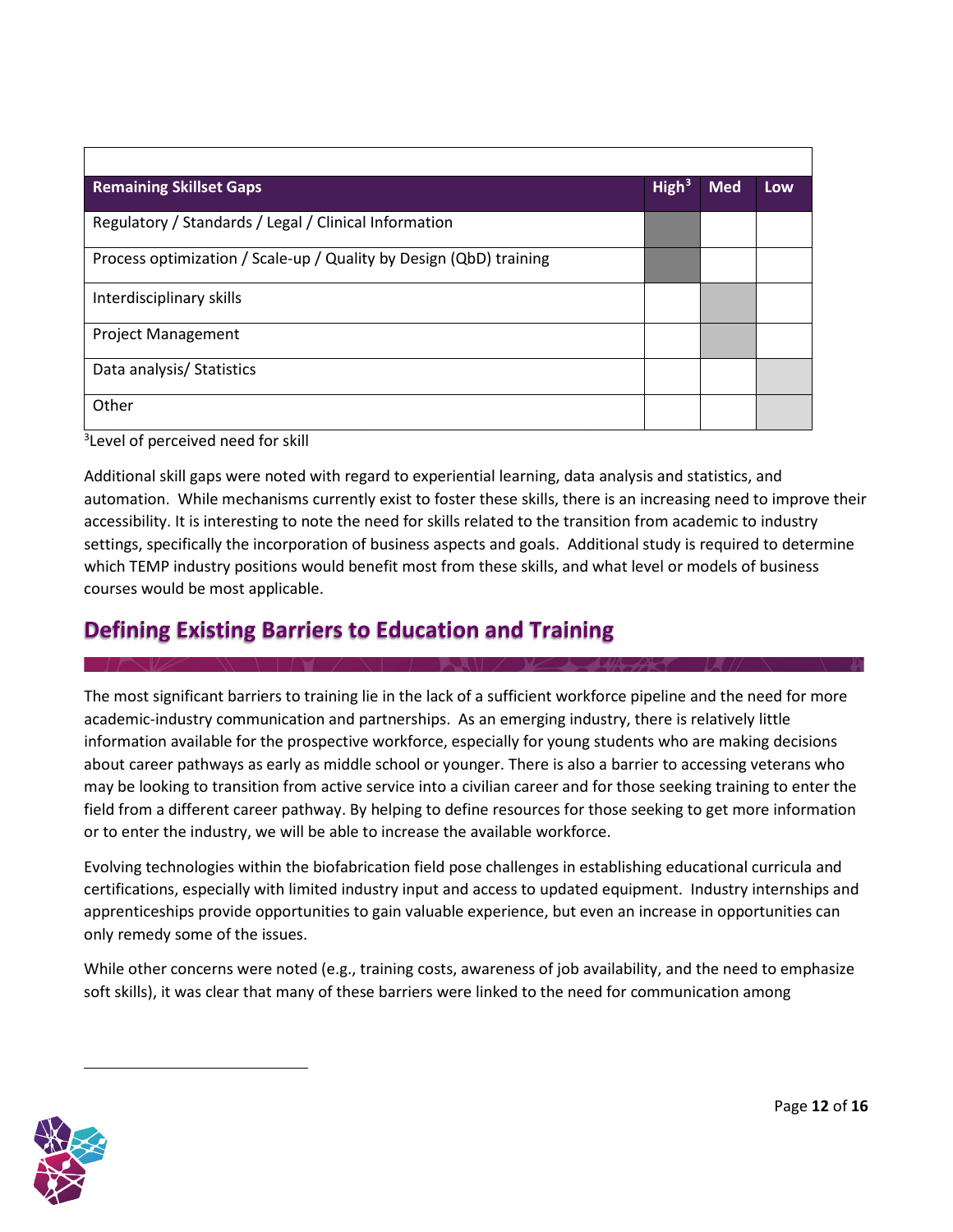stakeholders in devising an action plan. ARMI | BioFabUSA can play a significant role in convening stakeholders to facilitate these discussions and aid in the development of solutions.

## <span id="page-12-0"></span>**How to Overcome the Barriers to Education and Training**

The initial suggested strategies included an increase in academic and industry partnering, online/hybrid courses, internships, short courses, and certifications. Industry input is essential for informing the design of the desired skillset, and for highlighting current production technologies. Establishing competency models specific to tissue manufacturing is necessary for continued education and workforce development. Competencies defined by job requirements set by industry will inform and better direct many of the suggested strategies.

Strengthening the educational pipeline via K-12 awareness will also require clearly defined competencies, especially as secondary schools are continuing to align in offering dual enrollment college credit for students. These competencies can aid in creating a penchant for lifelong learning – a perspective which benefits the emerging industry workforce through the ease of adapting new skills and potentially earning academic credit for skills learned on the job.

| <b>STRATEGIES TO OVERCOME BARRIERS TO WORKFORCE TRAINING</b>             | High <sup>4</sup> | <b>Med</b> | Low |
|--------------------------------------------------------------------------|-------------------|------------|-----|
| Industry-academic partnering for curriculum / Online / Hybrid curriculum |                   |            |     |
| Increase pipeline K-12 for interest / Awareness / CTE                    |                   |            |     |
| Establish short courses / Certifications                                 |                   |            |     |
| Increase internships / Project-based learning / Case study models        |                   |            |     |
| Establish competency models                                              |                   |            |     |
| Central location for finding training / Jobs                             |                   |            |     |
| Provide regulatory / Legal training                                      |                   |            |     |
| Clinical exposure                                                        |                   |            |     |
| Leasable facilities for training (Core labs)                             |                   |            |     |
| Open access / Webinars / Modular                                         |                   |            |     |

<sup>4</sup> Priority of Need

With many educational efforts underway, a digital information hub can provide a central location for the BioFabUSA community to access workshops, webinars, online courses, training, and job postings. In the fall of 2017, ARMI | BioFabUSA researched the creation of a talent exchange to benefit both members – by posting their available positions – and non-members/the general public – to whom the postings would be visible.

<span id="page-12-1"></span>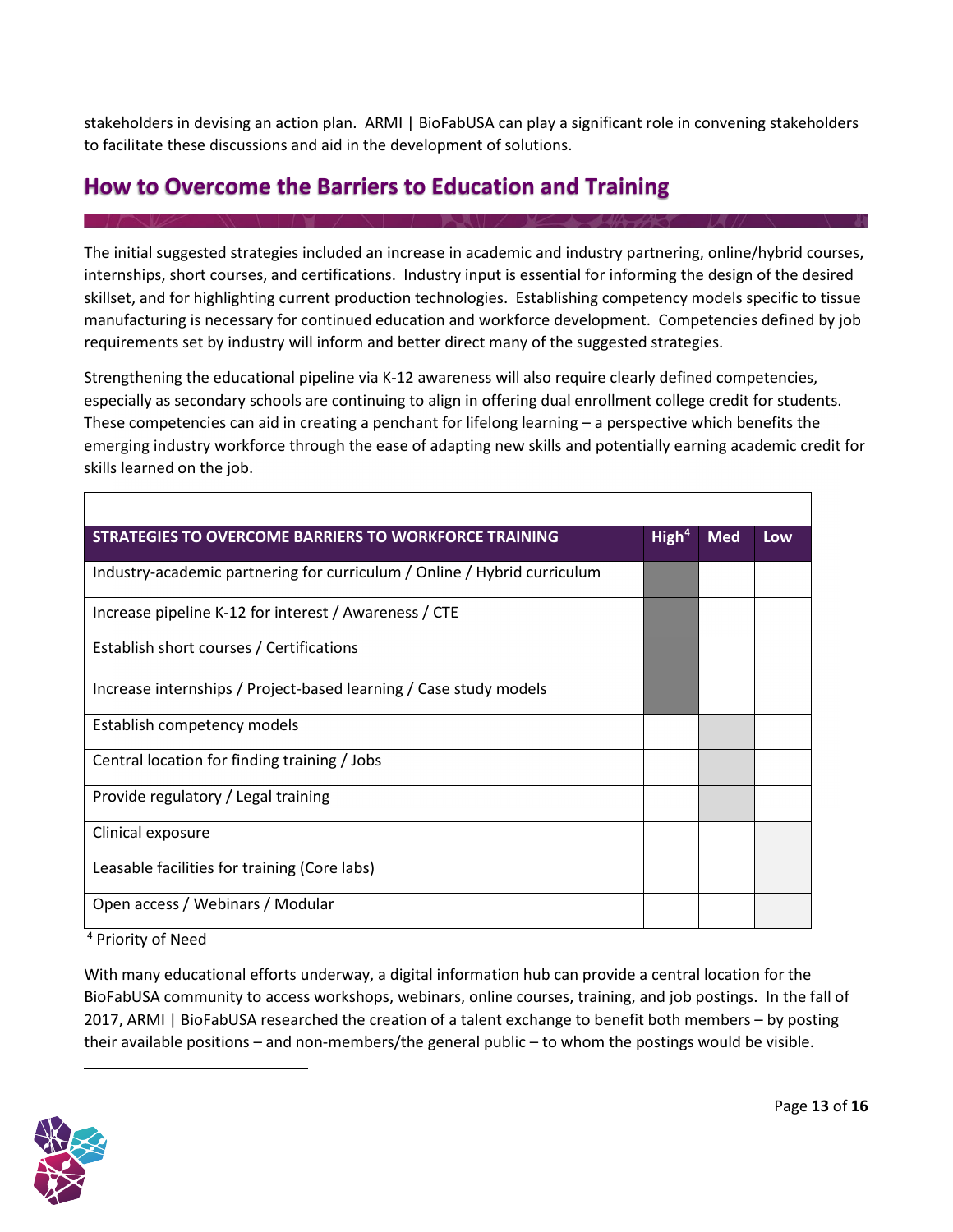Shortly after the Fall 2017 summit, the "Career Opportunities Exchange" posted several positions, including internships for undergraduates and high school students. While still in the beta stage, the Exchange has demonstrated value. As members provide feedback on their needs, the Career Opportunities Exchange will be enhanced.

## <span id="page-13-0"></span>**Education and Workforce Development Action Plan**

Based on the gaps, needs, and suggested strategies from members, the next steps for coordinated action are awareness, community outreach, and future workforce development.

ARMI | BioFabUSA will act as a hub of resources for its members, and will communicate with the larger community to bring heightened awareness to the field.

Future development activities are bracketed within subcategories which combine the need to communicate to the general public and to increase the pipeline with a "K to gray" strategy that ensures that we reach potential workforce from a young age and throughout the lifelong learning required for our evolving industry.

| <b>Awareness and Community Outreach</b>                                                                                           | <b>Next 1-2</b><br>years | <b>Next 3-5</b><br>years |
|-----------------------------------------------------------------------------------------------------------------------------------|--------------------------|--------------------------|
| Establish K-12 instructional material and provide mechanisms for students and<br>teachers to experience biofabrication activities |                          |                          |
| Engage younger students in exploring biofabrication careers                                                                       |                          |                          |
| Align current educational frameworks (NGSS, Core, CTE) with biofabrication                                                        |                          |                          |
| Engage undergraduate and graduate audiences in exploring biofabrication careers                                                   |                          |                          |
| Establish connections with veterans associations                                                                                  |                          |                          |
| Connect military and academic training facilities with local industry to establish local<br>partnerships for collaboration        |                          |                          |
| Integrate biofabrication activities into expos, STEM camps, clubs, museums, etc.                                                  |                          |                          |

To begin work in this area, the 2018 Spring Project call aimed to:

- Engage and excite students in K-12
- Develop instructional material for integration into K-12 classrooms
- Provide mechanisms for students and teachers to experience biofabrication activities in order to increase the pipeline

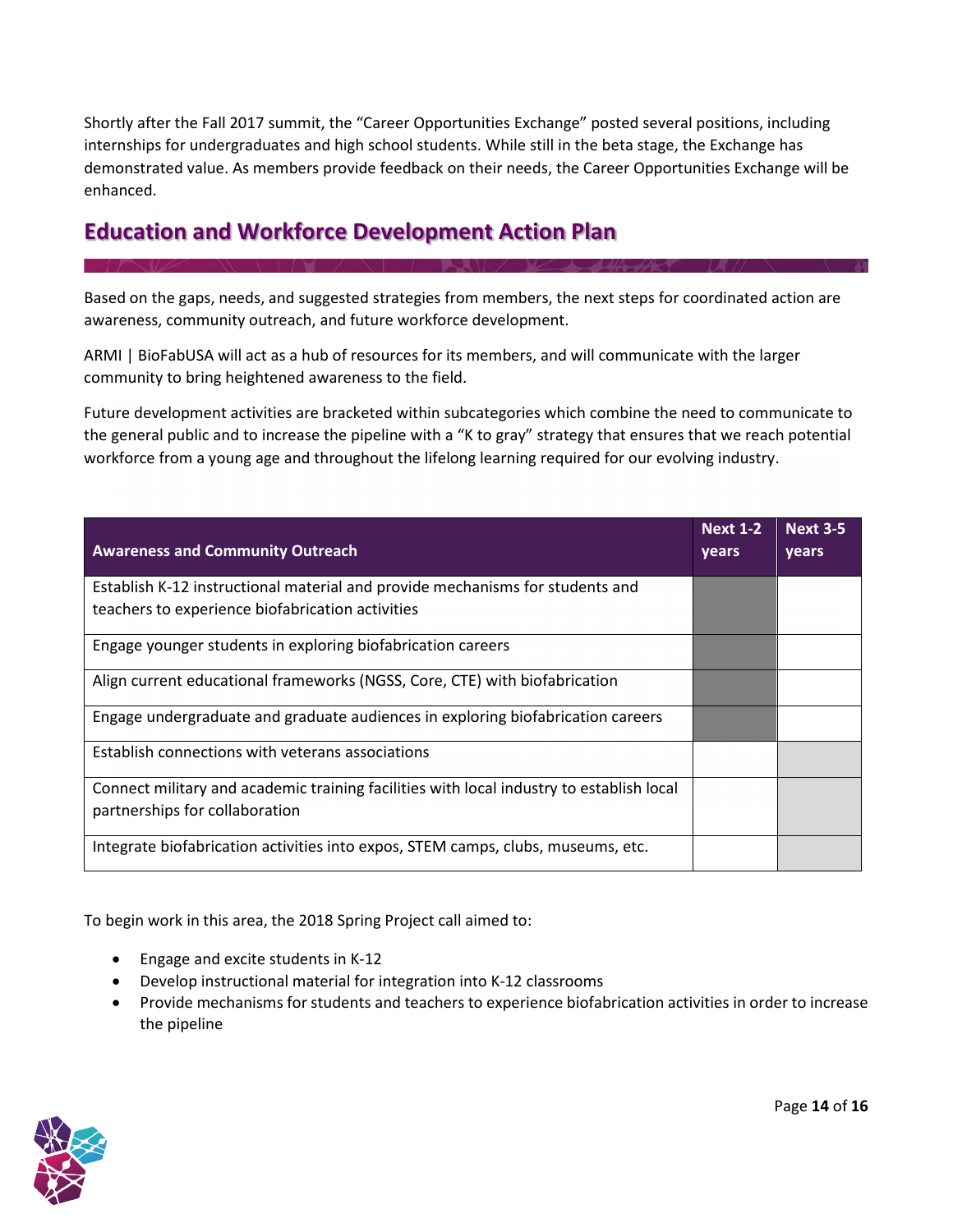The EWD Awareness and Community Outreach working group, established in 2019, gathers information across the ARMI | BioFabUSA ecosystem to begin connecting assets and opportunities throughout the network.

| <b>Future Workforce</b>                                                             | <b>Next 1-2</b><br>years | <b>Next 3-5</b><br>years |
|-------------------------------------------------------------------------------------|--------------------------|--------------------------|
| Collect information on biofabrication education, training and careers               |                          |                          |
| Align biofabrication job positions with relevant skills to educational and training |                          |                          |
| assets within BioFabUSA (competency pyramid) with annual refinement                 |                          |                          |
| Support online and hybrid course that allow for regional flexibility                |                          |                          |
| Provide opportunities for educational and industry members to collaborate in        |                          |                          |
| developing and enhancing curriculum for biofabrication needs                        |                          |                          |
| Examine how stackable credentials, certificates, and badges function at the various |                          |                          |
| job levels in the industry                                                          |                          |                          |
| Establish curriculum needs for regulatory, standards, and legal training            |                          |                          |
| Develop innovative mechanisms to provide hands-on learning for those in remote      |                          |                          |
| areas or not able to travel to training (e.g., virtual reality)                     |                          |                          |
| Explore various methods of hands-on learning, including apprenticeships             |                          |                          |
| Ensure education and training pathways for veterans                                 |                          |                          |

The initial data gathering provides a general view of biofabrication skill needs. The EWD Workforce working group assesses information from across the ARMI | BioFabUSA ecosystem so that industry-specific job skills can be matched with the educational and training opportunities available. Continued focus will allow for the identification of existing assets and strengths, and will identify gaps to address. As the technology for large-scale TEMP manufacturing evolves, so too will the training needs.